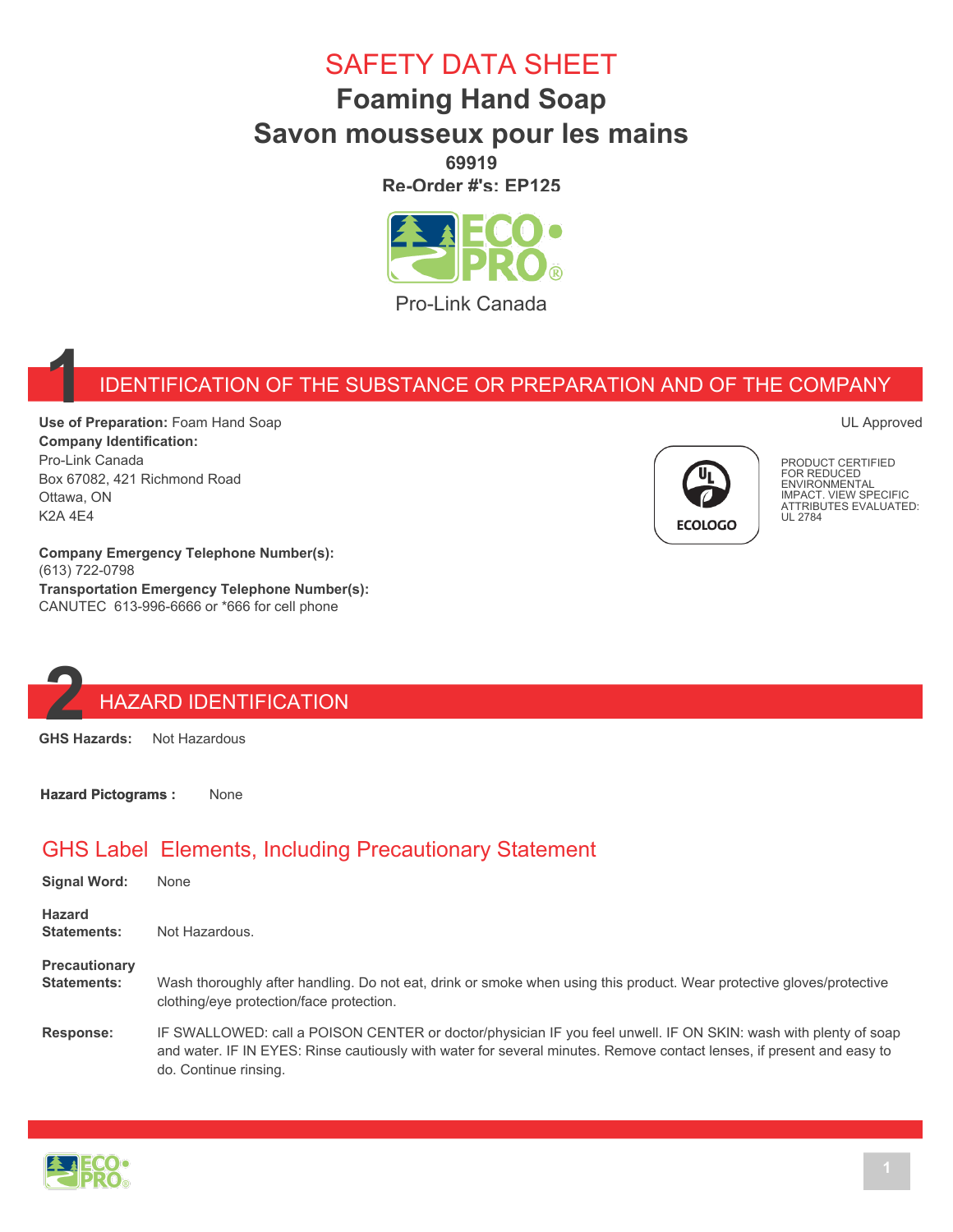# **3** COMPOSITION / INFORMATION ON INGREDIENTS

#### **Chemical Description:** Chemical Blend

| <b>Ingredient Name</b> | CAS#      | <b>Classification</b>                                                                                                                | $%$ by Wt |
|------------------------|-----------|--------------------------------------------------------------------------------------------------------------------------------------|-----------|
| Sodium Laureth Sulfate | 9004-82-4 | Skin corrosion/irritation Category 2 H315<br>Serious eye damage/eye irritation Category 2A H319<br>Flammable liquids Category 3 H226 | $1 - 5$   |

# **4** FIRST AID MEASURES

| Inhalation:                                           | not applicable                                                                                                                                                                    |
|-------------------------------------------------------|-----------------------------------------------------------------------------------------------------------------------------------------------------------------------------------|
| <b>Eye Contact:</b>                                   | Remove contacts. Flush with water for at least 15 minutes, occasionally lifting the upper and lower eyelids.<br>Repeat if required. If irritation persists get medical attention. |
| <b>Skin Contact:</b>                                  | not applicable                                                                                                                                                                    |
| Ingestion:                                            | Have conscious person drink several glasses of water or milk. Contact doctor immediately.                                                                                         |
| <b>Most Important</b><br><b>Symptoms and Effects:</b> | no available data                                                                                                                                                                 |
| <b>Notes to Physician:</b>                            | Treatment based on judgment of attending physician.                                                                                                                               |

#### **5** FIRE FIGHTING MEASURES

| Suitable extinguishing media:   | As appropriate for burning of surrounding products |
|---------------------------------|----------------------------------------------------|
| Unsuitable extinguishing media: | None known                                         |
| Special exposure hazards:       | No data available                                  |
| Special safety equipment:       | not applicable                                     |
| Fire and explosion:             | Not considered to be a fire or explosive hazard    |
| <b>Further information:</b>     | <b>None</b>                                        |

## **6** ACCIDENTAL RELEASE MEASURES

#### Personal Precautions, Protective Equipment and Emergency Procedures

General Measures: **Wear suitable personal protective equipment**. Do not get in eyes, on skin or clothing.

#### For Non-Emergency Personnel

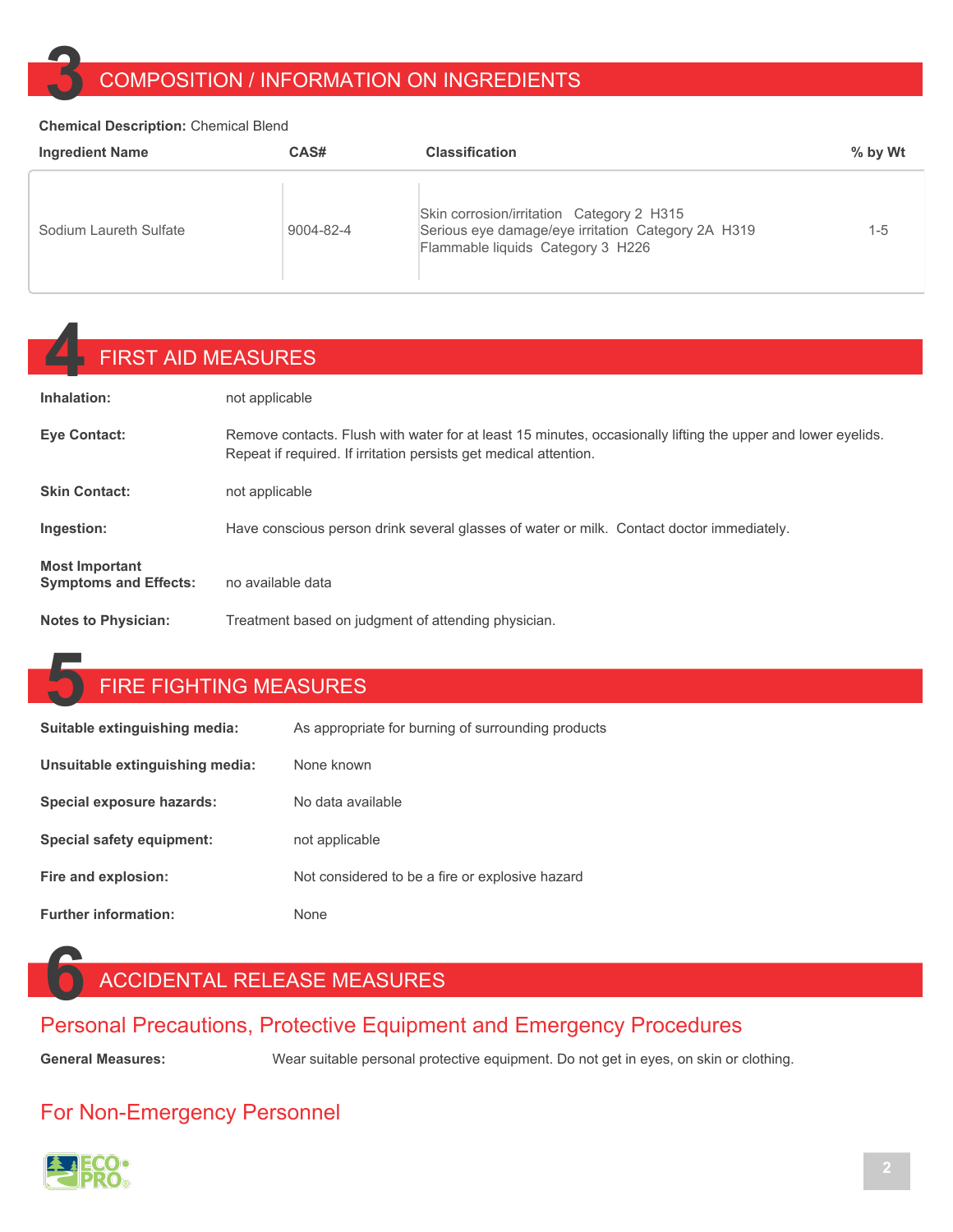| <b>Protective Equipment:</b> | Use appropriate personal protection equipment (PPE). |
|------------------------------|------------------------------------------------------|
| <b>Emergency Procedures:</b> | Evacuate unnecessary personnel.                      |

#### For Emergency Personnel

| <b>Protective Equipment:</b>      | Equip cleanup crew with proper protection.  |
|-----------------------------------|---------------------------------------------|
| <b>Emergency Procedures:</b>      | Stop leak if safe to do so. Ventilate area. |
| <b>Environmental Precautions:</b> | Prevent entry to sewers and public waters.  |

### Methods and Material for Containment and Cleaning Up

| <b>For Containment:</b>             | Stop leak if safe to do so.                               |
|-------------------------------------|-----------------------------------------------------------|
| <b>Methods for Cleaning Up:</b>     | Clear up spills immediately and dispose of waste safely.  |
| <b>Reference to Other Sections:</b> | See Heading 8. Exposure controls and personal protection. |

| <b>HANDLING AND STORAGE</b>                                  |                                                           |  |
|--------------------------------------------------------------|-----------------------------------------------------------|--|
| Precautions for safe handling:                               | Wear proper protective equipment                          |  |
| Information about fire and<br>explosion protection:          | No special measures required.                             |  |
| Requirements to be met by<br>storerooms and receptacles:     | Keep container closed in a dry and well-ventilated place. |  |
| Information about storage in<br>one common storage facility: | Store away from foodstuffs.                               |  |
| <b>Further information about</b><br>storage conditions:      | Store in cool, dry conditions in well sealed receptacles. |  |
| Specific end use:                                            | No further relevant information available.                |  |

# **8** EXPOSURE CONTROLS / PERSONAL PROTECTION

| <b>Respiratory protection:</b> | Normally not required. Mechanical ventilation should be adequate.                                                                                                                                                                                                                                                                                                                                                                |
|--------------------------------|----------------------------------------------------------------------------------------------------------------------------------------------------------------------------------------------------------------------------------------------------------------------------------------------------------------------------------------------------------------------------------------------------------------------------------|
| Hand protection:               | Rubber, neoprene or plastic if required by employer.                                                                                                                                                                                                                                                                                                                                                                             |
| Eye protection:                | Safety glasses, or goggles if required by employer.                                                                                                                                                                                                                                                                                                                                                                              |
| <b>Skin protection:</b>        | As required by workplace standards.                                                                                                                                                                                                                                                                                                                                                                                              |
| <b>Working hygiene:</b>        | Handle in accordance with good industrial hygiene and safety practices.                                                                                                                                                                                                                                                                                                                                                          |
| <b>Exposure Guidelines:</b>    | A system of local and/or general exhaust is recommended to keep employee exposures as low as possible.<br>Local exhaust ventilation is generally preferred because it can control the emissions of the contaminant at its<br>source, preventing dispersion of it into the general work area. Please refer to the ACGIH document, Industrial<br>Ventilation, A Manual of Recommended Practices, most recent edition, for details. |



T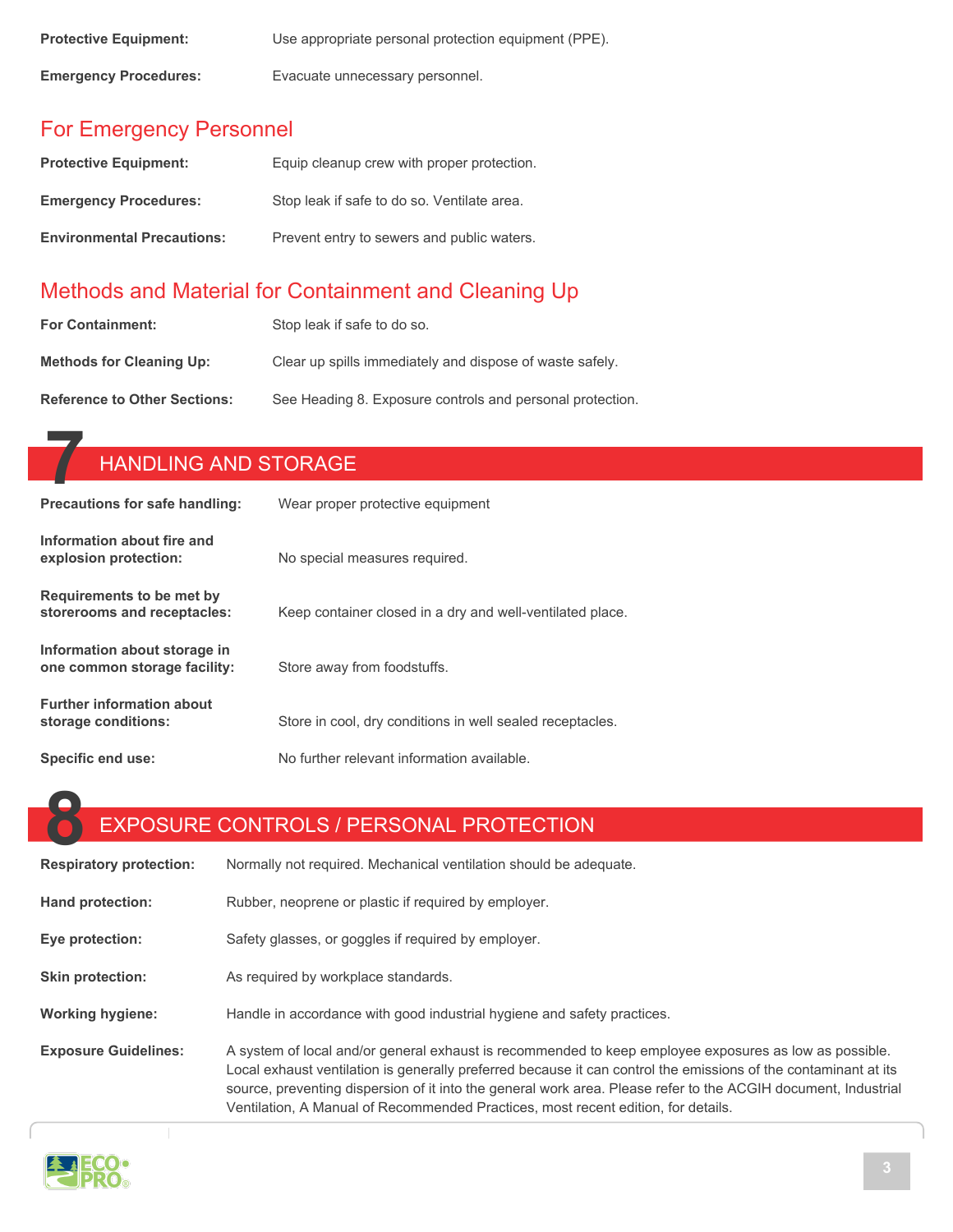

**Physical State:** Appearance: Clear, Lt. Green Liquid **Molecular Weight:** No Data Available **Odour:** Lemon/lime **Odour Threshold:** No Data Available **pH:** 6.0-7.5 **Melting Point:** No Data Available **Boiling Point:** No Data Available **Flash Point:** No Data Available **Evaporation Rate (BuAc=1):** No Data Available **Flammable Limits in Air:** No Data Available Upper Flammability Limit: No Data Available Lower Flammability Limit: No Data Available **Vapour Density (Air=1):** No Data Available Vapour Pressure: No Data Available **Specific Gravity:** 1.0-1.01 **Solubility in Water:** Soluble in water Log Pow (calculated): No Data Available Autoignition Temperature: No Data Available **Decomposition Temperature:** No Data Available **Viscosity:** As Water **Solubility in other Solvents:** No Data Available Partition Coefficient: No Data Available **n-octanol / Water:** No Data Available Kinematic Viscosity: No Data Available **Dynamic Viscosity:** No Data Available **Explosive Properties:** No Data Available **Percent Volatile by Volume:** No Data Available

#### **10** STABILITY AND REACTIVITY

| <b>Reactivity:</b>                                   | Normally stable.                                            |
|------------------------------------------------------|-------------------------------------------------------------|
| <b>Chemical stability:</b>                           | Stable under recommended storage conditions                 |
| <b>Thermal decomposition</b><br>conditions to avoid: | not known                                                   |
| <b>Possibility of hazardous</b><br>reactions:        | not known                                                   |
| <b>Conditions to avoid:</b>                          | None Known. Keeps containers tightly closed when not in use |
| <b>Hazardous decomposition</b><br>products:          | none known                                                  |
| <b>Materials to avoid:</b>                           | none known                                                  |

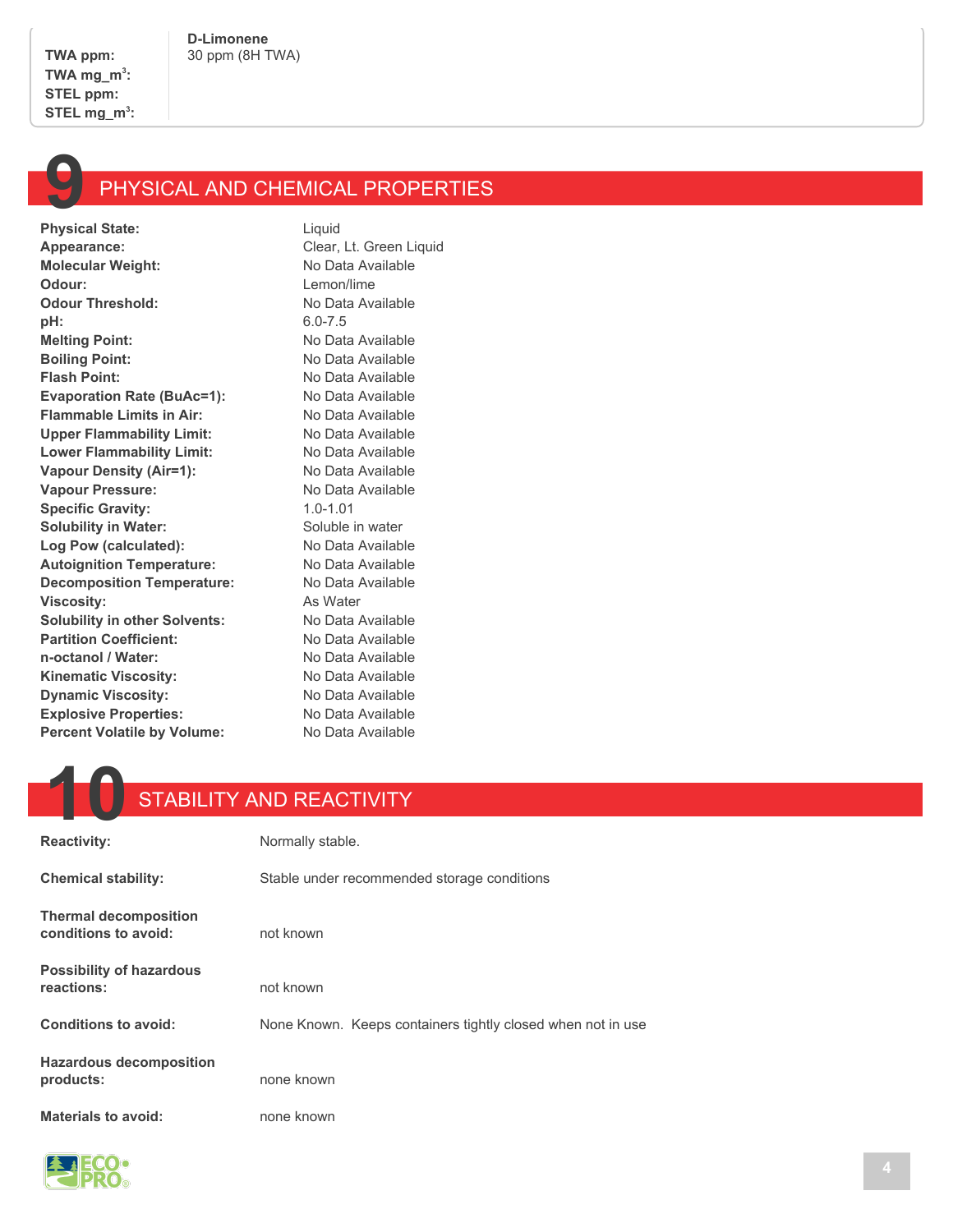## **11** TOXICOLOGICAL INFORMATION

#### Information on toxicological effects

**Acute toxicity:** None

#### Delayed and immediate effects as well as chronic effects from short and long-term exposure

| <b>Symptoms:</b>               | No data available                                                       |                                                                     |
|--------------------------------|-------------------------------------------------------------------------|---------------------------------------------------------------------|
| Sensitization:                 | Improper handling may lead to the formation of possible skin sensitizer |                                                                     |
| <b>Mutagenic Effects:</b>      | No data available                                                       |                                                                     |
| Carcinogenicity:               | No ingredient listed by IARC, ACGIH, NTP, and OSHA as carcinogens.      |                                                                     |
| <b>Reproductive Toxicity:</b>  | No data available                                                       |                                                                     |
| <b>STOT single exposure:</b>   | No data available                                                       |                                                                     |
| <b>STOT repeated exposure:</b> | No data available                                                       |                                                                     |
| <b>Chronic Toxicity:</b>       | No data available                                                       |                                                                     |
| <b>Target Organ Effects:</b>   | No data available                                                       |                                                                     |
| <b>Aspiration hazard:</b>      | No data available                                                       |                                                                     |
| <b>Listed Ingredients:</b>     |                                                                         |                                                                     |
| Sodium Laureth Sulfate         |                                                                         | LD50 (dermal) 2000-5000 mg/kg Rabbit<br>LD50 (oral) >2000 mg/kg Rat |



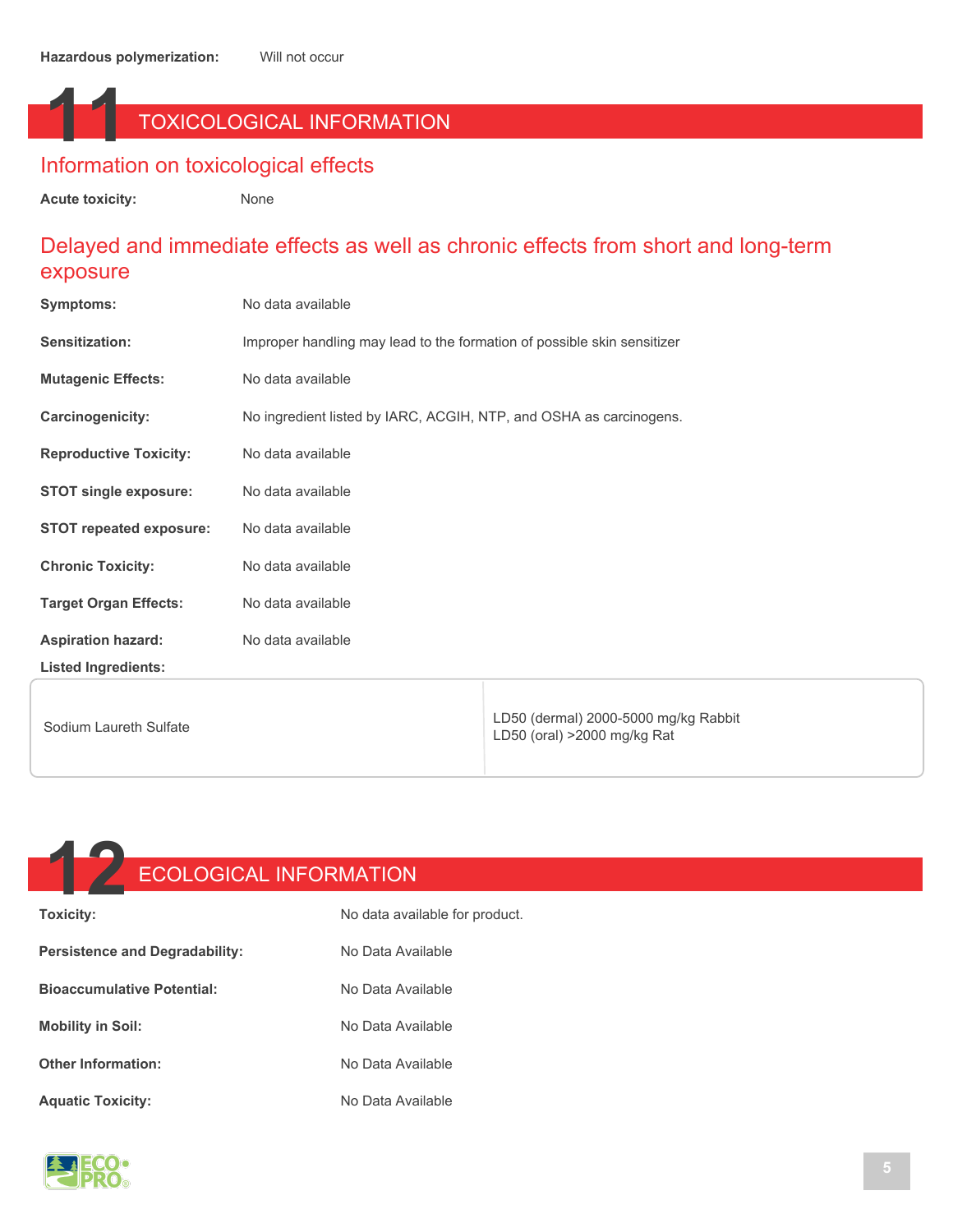Biodegradation: No Data Available

| <b>DISPOSAL</b>                        |                                                                                                                |
|----------------------------------------|----------------------------------------------------------------------------------------------------------------|
| <b>Waste Disposal Recommendations:</b> | Dispose of waste material in accordance with all local, regional, national, and international<br>requlations.  |
| <b>Ecology - Waste Materials:</b>      | Avoid release to the environment.                                                                              |
| <b>Empty Containers:</b>               | Reuse if possible or triple rinse and dispose according to local, provincial, state and federal<br>regulations |

# **14** TRANSPORTATION INFORMATION

| <b>Department</b>             | <b>Proper Shipping Name</b> | <b>Contains</b> | <b>Hazard</b><br><b>Class</b> | UN# | <b>Packing</b><br>Group |
|-------------------------------|-----------------------------|-----------------|-------------------------------|-----|-------------------------|
| Canadian TDG (Road &<br>Rail) | Not Regulated               |                 |                               |     |                         |

**Please note:** This shipping description is of a general nature only. It does not consider package sizes, modes of transport and other specific circumstances. Appropriate regulations should be referenced, and handling for transportation of dangerous goods/hazardous materials should be performed by trained personnel only.



| <b>UUI INTERNATIONAL LUI DE CHANGE ANNUIT ANNUIT ANNUIT ANNUIT ANNUIT ANNUIT ANNUIT ANNUIT ANNUIT ANNUIT ANNUIT A</b> | TVUL QUITILIQIIGU UHUGI YYI IIV |
|-----------------------------------------------------------------------------------------------------------------------|---------------------------------|
| <b>California PROP 65:</b>                                                                                            | no ingredients listed           |
| <b>Cdn Domestic Substance List (DSL):</b>                                                                             | All Ingredients Listed          |





**Prepared for:** Pro-Link Canada Box 67082, 421 Richmond Road Ottawa, ON